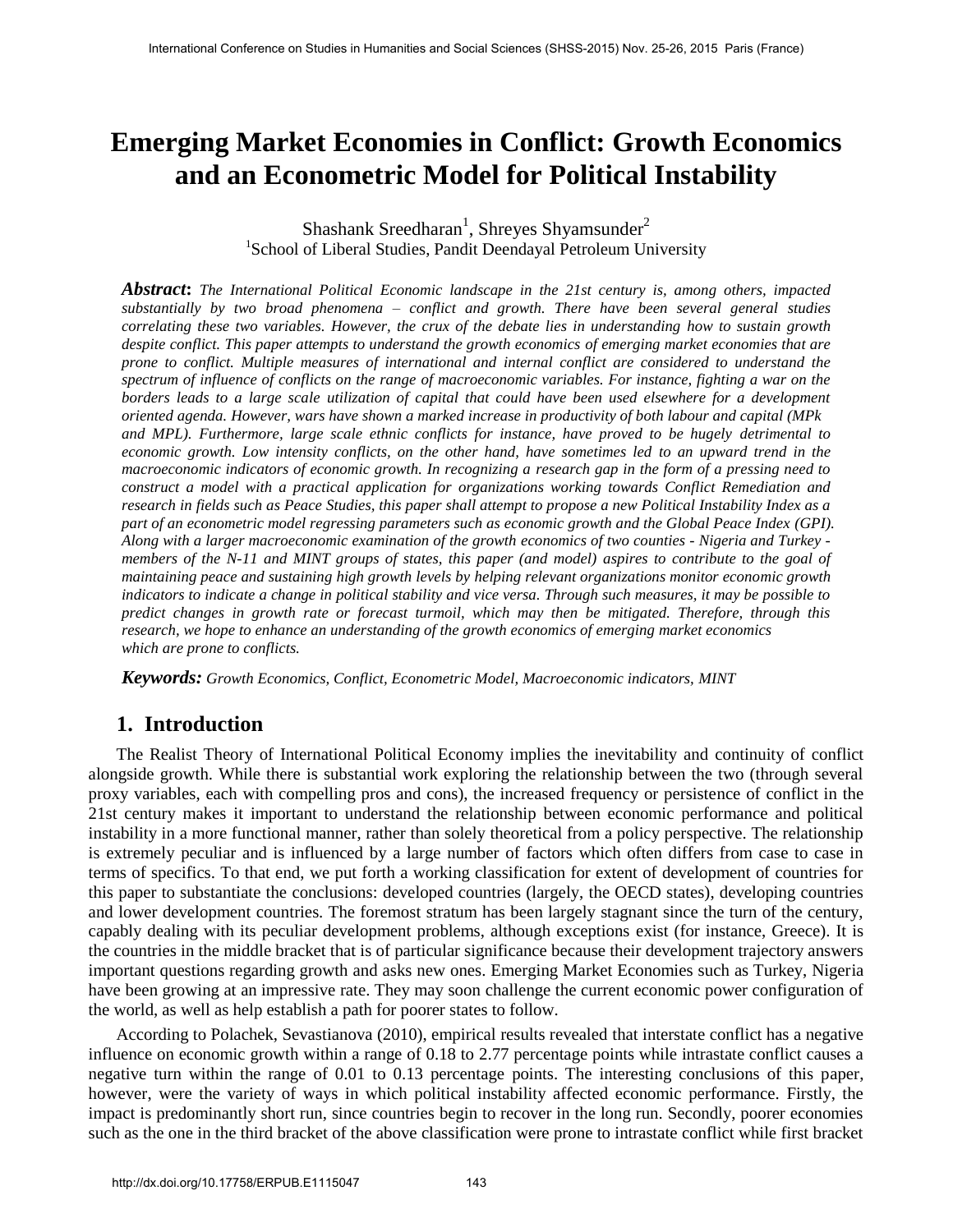economies were the ones who were party to international wars. Specifically with respect to OPEC economies, conflicts positively affected economic performance. The motive behind the current research lies in this conclusion and an important question: under what circumstances would a state and/or another actor choose conflict to augment economic performance? How can we devise an easy, minimalist model to help relevant parties (such as organizations working in conflict zones in remediation operations) monitor the trends and take action in preparation as well as mitigation? An underlying assumption behind all conclusions of this paper is the accuracy of the conclusions drawn by Polachek, Sevastianova (2010), whose empirical evidence is based on sound data such as the Correlates of War (COW), Penn World Tables, and World Development Indicators etc.

## **2. Emerging Market Economies: The Conflict-Growth Duality**

#### **2.1 Conflict: A driver of economic growth?**

When a country is embroiled in conflict on its borders and/or with external actors, there is a large utilization of capital. This capital may have been put to use for a host of developmental efforts. However, fighting a large scale conflict brings with it a considerable increase in productivity of both labour and capital (MPL and MPk). In other words, fighting a war causes money to be pumped in into the economy, which is considered growth in the conventional sense of growth. Let us consider the example of an emerging market economy – Nigeria – to illustrate the flaw in this framework. For over three decades, Nigeria has been growing steadily barring the economic slump in the 80s. It has been the fastest growing economy in Africa and has been touted to have the largest average growth rate within the next two or three decades. Nigeria still ranks poorly on the HDI and is a victim of the 'Trickle Down Paradox' – enormous revenues generated by a thriving oil sector does not reach the populace. Low intensity conflicts have sometimes led to an augmentation in the indicators of economic growth. We plotted economic growth against area of conflict from 1990-2010 for another emerging market economy – Turkey – to find an interesting pattern. Despite the absence of a consistent trend, it was observed on multiple years that economic growth increased with an increase in the size of conflict area (Appendix 1).

One of the earliest and prominent empirical studies on the conflict-growth relationship was conducted by Barro (1991). Using number of coups per year and number of political assassinations per million people per year as proxy variables, instability was shown to have a negative relationship with growth. In the year 1993, Barro  $\&$ Lee as well as Easterly & Rebelo found insignificant values while regressing a relationship between political instability measured by war as a dummy variable by the former and coups, war casualties etc. by the latter. In stark contrast, a distinct negative relationship was found by Jong-A-Pin in 2009. Most econometric models examining the conflict-growth relationship use civil wars to study the impact on the economy. In theory, conflict creates uncertainty which in turn leads to reduction of FDI and creates an atmosphere of distrust, detrimental to trade. There is deep depreciation of physical as well as human capital and disruption in market activity. However, most such models do not quite study the impact of international or inter-state wars. A more pressing concern in today's political landscape is the need to account for sub-conventional warfare or terrorism, as states devote substantial resources to fight non state actors such as terrorist outfits within and outside their borders, as well as other insurgents. This is further substantiated by the steady increase in defence expenditure in the annual budgets of most states in the first two brackets according to the development classification given above.

This paper, after carefully studying the design and output of the models mentioned herewith as well as under references, attempts to point out the major shortcomings and deficiencies in existing studies. Firstly, these studies fail to account for intensity/severity of war and the time extent of the spill over effect. Effects of civil wars on the economy are in the short run, but studies are conducted over 20-30 year time periods. Similarly, an interstate war or a war of secession such as the India-Pakistan partition of 1947 may have after effects decades after the conflict due to resource allocation and other factors. Secondly, while studying the conflict-growth relationship; existing studies attempt to examine the effects of various parameters but not the interaction between the parameters. In econometric terms, there is considerable scope for autocorrelation, whose effect is important to ensure efficacy of the regression model. Interaction between parameters may be within the same parameter across time. Countries with a history of political upheaval may be more prone to insurgency under a new regime, which is not factored in. Thirdly, these studies treat economic growth as synonymous with development, which is cause for concern. Growth without development is a major worry for emerging market economies and poorer states. Fourthly, these models absolutely fail to account for the institutional and structural variables that have a huge impact on the conflict-growth relationship. In Nigeria, for instance, the oil revenue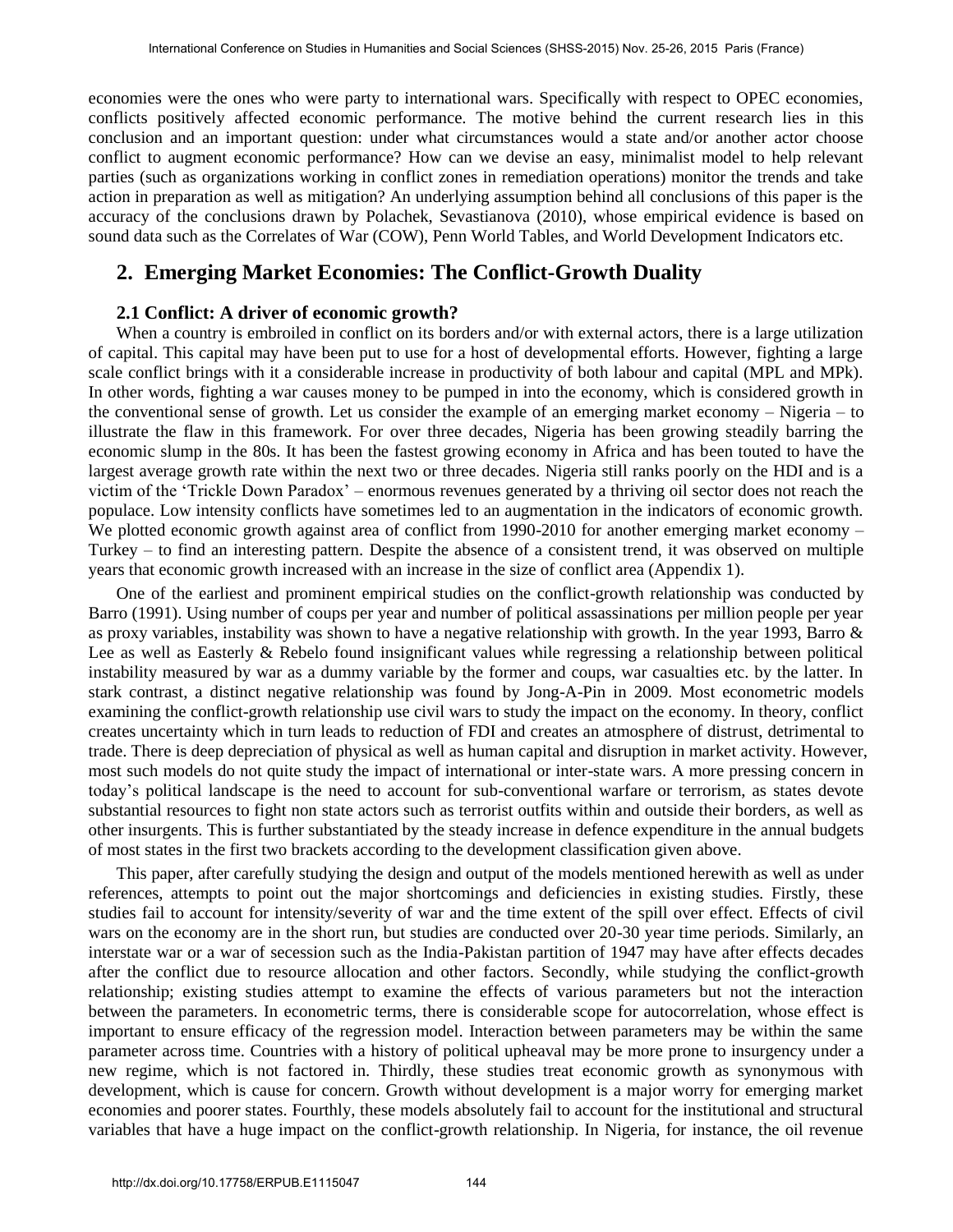influx is massive. However, one of – if not the undisputed – the main reasons for Nigeria's poor development track is the autocracy and deep rooted corruption of the Nigerian National Petroleum Corporation (NNPC). The solutions to Nigeria's economic inequality and distributional problems are rooted in weeding out corruption and institutional reforms rather than monetary and/or fiscal policy. The implications of this deficiency are larger – these models, while purely theoretical rather than functional, are unable to factor in cause-effect relationships or measure impact with respect to democracy vs. dictatorial regimes, countries in Africa which are rife with internal conflict and a colonial history of exploitation vs. countries in the Middle East rife with ethnic fracturing as well as border and sub-conventional conflicts.

We would like to add further relevance to this paper by asking an extremely important question that other researchers and us must strive to answer in future efforts – do states invite or instigate conflict to boost their economy? Can conflict be stirred by design in a way that it increases productivity without a negative opportunity cost – can conflict have a positive utility function attached to it from the state's perspective?

#### **2.2 The Political Instability Index**

The functional model called for in the next section makes use of the Political Instability Index given in the Economist with 2009-10 values. Needless to say, the application of the model to real world situations will be with updated values, which may be calculated for any country with assistance from government data for the current year or year required.

The purpose of a functional model is derived from the failure of existing models to predict outbreaks of political turmoil and resulting economic slumps. This index factors in inequality, prior history of instability, ethnic fragmentation, poor governance, frequency of labour unrest (a measure of human capital depreciation), and magnitude of provision of state services. In studying existing models, decline in economic performance has emerged as a necessary but insufficient condition for new political instability. When accompanied by institutional or structural vulnerability (Realist Theory of IPE), economic distress has seen to lead to high levels of political unrest.

The index itself has a range of 0-10. It constitutes 15 indicators, 12 of which represent underlying vulnerability factors and the remaining account for economic distress. Inequality is measured by the classical parameter of Gini coefficient, State History is measured by an ordinal measure of number of years since independence, Corruption is measured by EIU rankings, Ethnic Fragmentation by the Ethnic Fractionalization Index (Alesina 2003), Trust in State Institutions by Barometers Polls of the World Values Survey, Status of Minorities by the Minorities at Risk Project (MRP) values, history of political instability, and frequency of labour unrest (EIU). Equally importantly, the regime type and neighbourhood situation are also factored in mathematically in a standardized scale allotment. In order to measure development in a more rounded manner versus merely economic growth, these factors are measured alongside the per capita GDP at PPP, the rise in income levels and unemployment levels in terms of % of population.

Using this index for Political Instability in a model to simultaneously determine growth and conflict measure is a marked improvement on previous models from a functional perspective for actors who need to constantly monitor these parameters to take preparatory and mitigatory action. However, the future scope of research along these lines included proposing an alternative index for political instability. An ideal index should reflect level of state ownership and its correlation with corruption corresponding to years of greater unrest, level of minority representation at different levels of government and most importantly, the inevitable conflict against terror.

#### **2.3 The need for a functional Conflict-Growth Model**

The current global economic landscape constitutes economies such as the BRICS and the N-11, which are mostly emerging economies or rising powers. With economics – trade and economic strength – becoming the dominant determinant of foreign policy and diplomatic conduct, these countries are challenging the existing power configuration. However, these emerging market economies grapple with deep rooted developmental problems of their own. A shared trait between these countries is development or growth in the face of persistent conflict. With further globalization and increase in trade relations, the stake in international trade and investments in these economies is increasing, leading to growth. Due to a multitude of factors, several of which are listed in this paper and some not identified specifically, the development regime of emerging market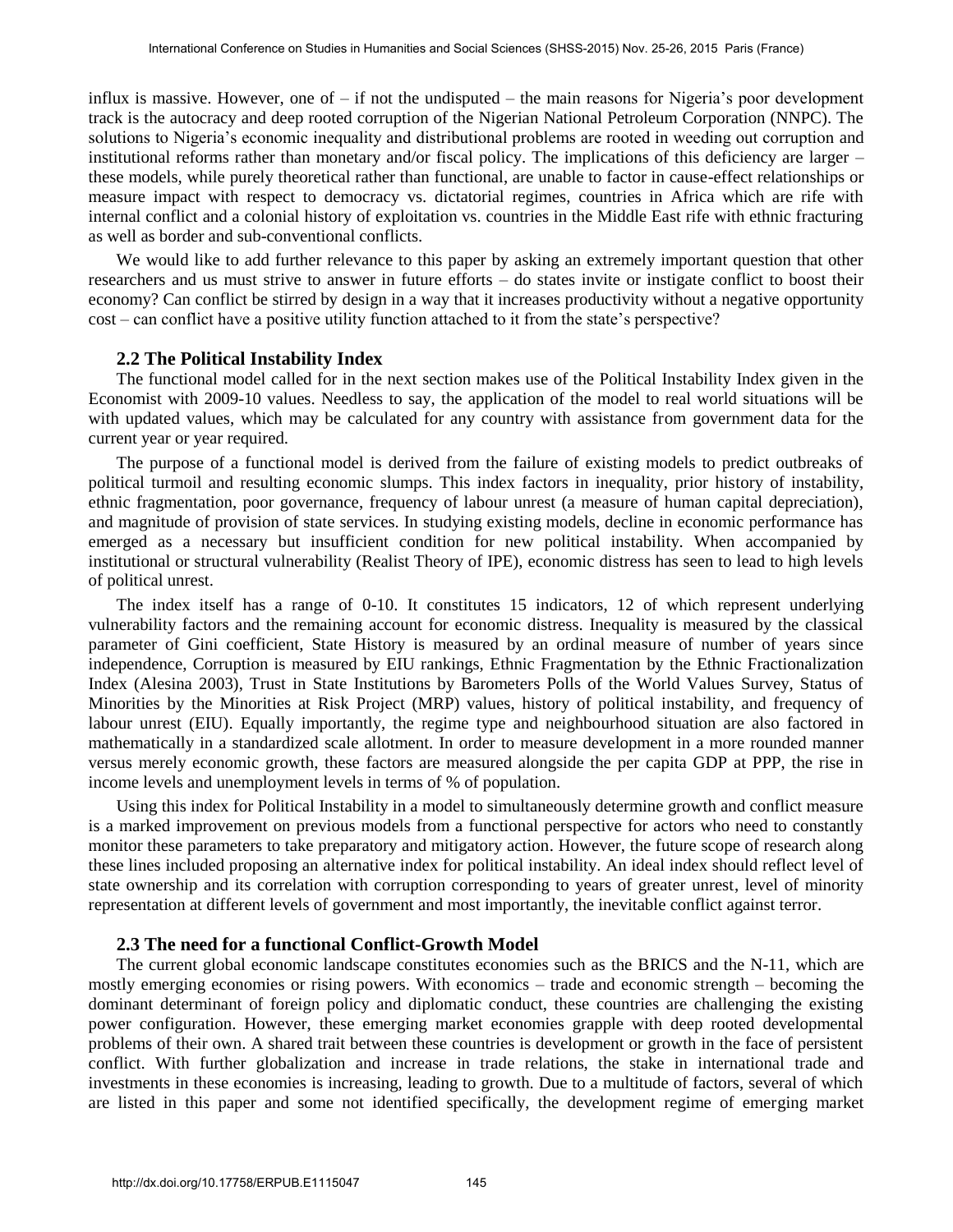economies is extremely volatile due to the influence exerted by the variety of factors, many of which are beyond state control and/or are intentionally state designed depending on the political system in place.

With the advent of the second decade of the millennium, the world saw a spate of conflict zones arising across the globe. Geopolitically, the modern Pivot or the Heartland shifted to the Middle East which witnessed conflict after conflict beginning with the Arab Spring to the Syrian crisis and the ISIS led activities currently in motion. Similarly, Africa and many parts of Asia are no stranger to conflicts regarding refugee issues, piracy, and conflicts along ethnic and cultural fault lines. The biggest victim of this uncertainty about the economic system and political situation is the general population, whose activities of livelihood are disrupted apart from loss of life. Economically, lack of preparedness leads to further economic frailty and violent fluctuations in the business cycle. As consumption levels suffer, these emerging market economies suffer supply shocks, shrinking of demand, massive disinvestment, which in turn affects the state's welfare motive. Research in the field of international political economy is now dealing with monitoring such areas for indicators that may prove as warning systems to prepare for – and if possible, avert – periods of great turmoil. While this paper does not comment on the mechanics or dynamics of the conflict itself, we would like to advocate strongly the need for a simple functional model which regresses political instability and economic so growth with relevant parameters such that simultaneous determination may yield a coefficient that indicates the level of impendence of conflict. We have further illustrated many of this paper's qualitative conclusions in favour of building a quantitative framework through a case study of Nigeria and Turkey – both emerging market economies which have been the most rapidly growing countries in their respective continents in the face of persistent and varied conflict.

#### **2.4 Illustrative Country Cases – Turkey & Nigeria**

Turkey's birth as a republic back in 1923 under Kemal Ataturk has seen a whole spectrum of conflicts since. The nature of conflicts have ranged from border skirmishes due to its neighbouring countries of Syria, Iran and Iraq being home to a populace of ethnically diverse Kurds to internal uprisings in an effort to overthrow the government. Though a sizable minority in Turkey they have always been vocal about their sense of insecurity about the Turkish government trying to destroy their identity. But what is interesting to note here is that Turkey has been involved in a considerable number of conflicts in the region as well as outside the continent owing to its strong presence in the intergovernmental military alliance NATO as the second largest contributor of military personal to the NATO forces after the United States.

Some of the most widespread conflicts in Turkey were witnessed in the years 1991, 1994, 1995, 1997, 1999 and 2001 with respect to the area of conflict covered in square kilometres. Despite conflicts that covered areas as large as the size of Ireland within the country, it has managed to sustain an annual average growth rate of 4% over the last 2 and half decades which is rather promising considering the volatility of the region. Turkey's GDP growth rate exhibits a sharp decline for the years 1994, 1999 and 2001 when the area under conflicts was significantly large. Some years have even seen conflicts within as well as across the border in the region thus contributing to the decline in growth rates. The decline in growth rate in 1994 was in part due to a ratings downgrade and bleak outlook as a result of difference in opinion between the Turkish political leadership and the country's banking chiefs. But one cannot turn a blind eye to the war that was ensuing between Turkish forces and the PKK in large swathes of the country with the govt. forces trying to push back the PKK into the mountainous terrain and sanitizing cities and villages. Though the prolonged conflict  $(1993 - 2001)$  with the PKK weighed heavy losses on the Turkish forces, they were able to flush out the PKK from major villages and cities. Even with high degree of human rights violations, data from the Prio Conflict Site dataset shows a recognizable pattern of decreasing area of conflict from 2001 onwards. Consequently, the GDP growth rate for Turkey somewhat stabilized averaging around 5.5%, from 2002 through 2008. Its sharp decline around 2008-09 is rather intelligible with a globally integrated \$600 billion economy (2009 approx.) with a largely diversified service sector and major western economies as its export partners. Graphical representation of conflict area (sqr. kms.) and GDP growth rate datasets show a peculiar yet not entirely cryptic, positive correlation between them for the years 1995 and 1997 in particular. This leads us to the proposition that certain conflicts have either shown a marked increase in productivity of both labour and capital or were insignificant in terms of intensity notwithstanding the area covered by them to affect the growth trajectory markedly. It is commonly accepted that the conflicts play a role in daily devaluation of the Turkish lira against the US dollar.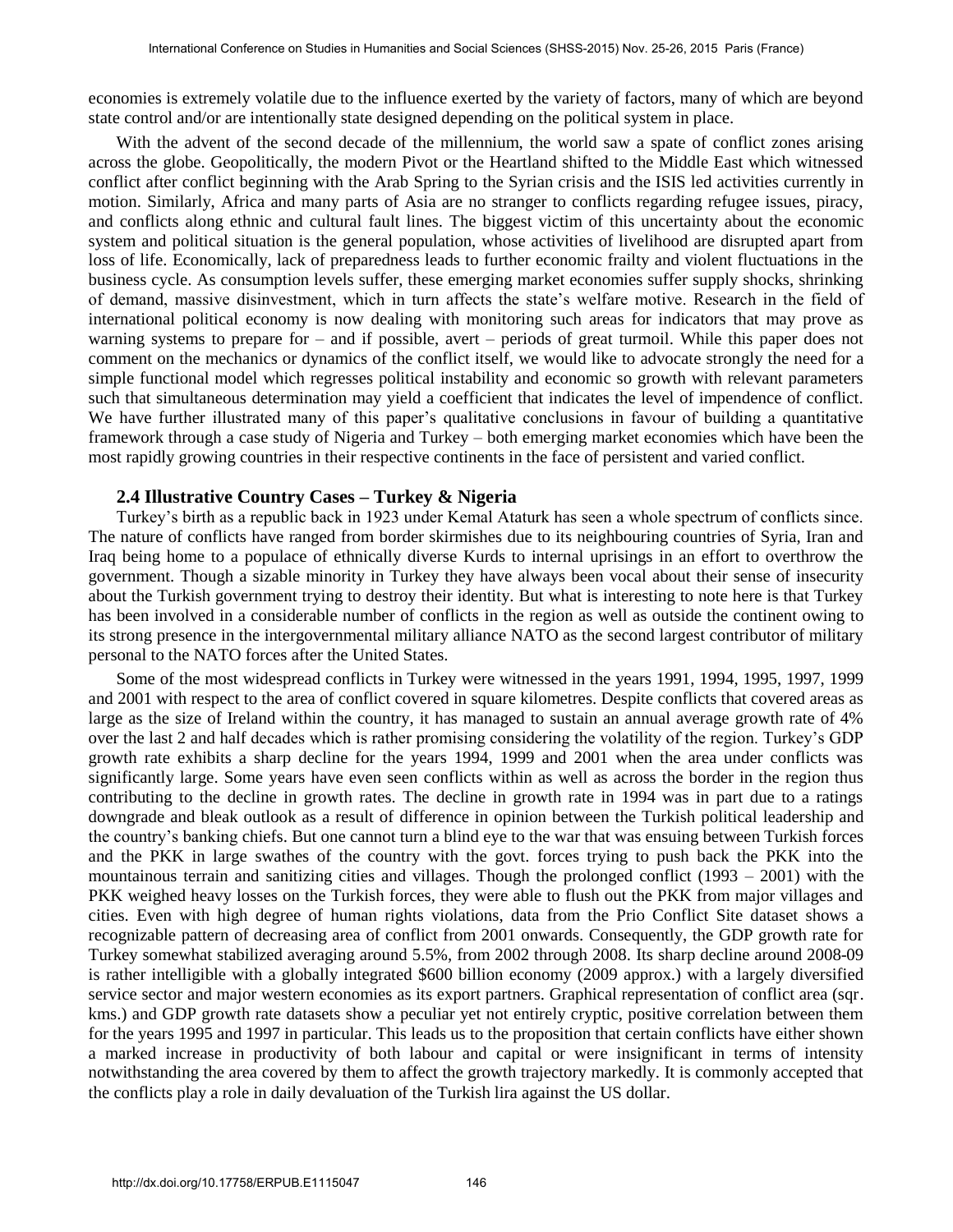Centred on the tenet of free enterprise, Turkey had managed to capitalize on the strength of its exports while simultaneously cashing in on its geographical disposition as a tourism hotspot. Additionally, the separation of its cultural and political capitals between Istanbul and Ankara has been catalytic in spurring growth distancing trade, commerce and tourism of the Mediterranean from the more delicate political environment east of the region.

Turkey has managed to find its sweet spot between The Netherlands and Switzerland ahead of all other countries in the Middle East and North Africa region when raked up by GDP. This, despite no oil export industry, frequent in-land and regional turmoil and massive dependence on fossil fuel imports (97%) is what makes Turkey an unparalleled growth story of our turbulent times.

According to the ACLED, Nigeria is a very active country given that the mandate of its datasets covers civil wars, non---government violence and violence against civilians. A large part of the data comes from information on political militias or the various actors that attack the military and civilians. With a total of 3379 events of political violence and an average count/year of 211 between 1997 and 2012, conflicts between armed groups account for roughly 32% of all events. Political militias dominate the main group of agents that are continuously contributing to Nigeria's staggering growth and unstable political climate. Violent conflicts have been increasing growing at approximately 9.8% year on year since 1997 calculated from the ACLED dataset independently, more so since 2010. Nigeria's conflicts have temporal and spatial patterns as illustrated by the datasets. Battles, riots and violence against civilians paint the spatial spread while the temporal spread is discernible from the timeline of data.

The Boko Haram remains the largest and most high profile militant group trying to cement their presence through intricately organized insurgency structures with relatively nascent groups like the Ansaru building base. The Plateau region has the highest rates of fatalities per event of any Nigerian state, at 6.8 reported fatalities per conflict event. This is almost double the national average of 3.7. Studies have clearly shown that the trickling down of benefits to the population from the country's largest export commodity which is crude petroleum has been almost undersized due to the high degree of corruption within the Nigeria National Petroleum Corporation (NNPC). This has further impeded development in the country although it has trumped South Africa as the fastest growing economy in Africa.

Though the incidence of violence against civilians has risen sharply since President Goodluck Jonathan took office, the state has shown remarkable resilience against a background of Nigeria's changing strategic importance in the world. As more energy resources in the sub-Saharan region become lucrative, Nigeria's preponderance in the region is likely to wane as investors diversify their energy portfolio to minimise market risk from political instability subsumed by the common denominator of Islamist Extremism.

### **3. Conclusion**

This paper has, after critically analyzing existing studies and models based on the conflict-growth relationship, attempted to identify the deficiencies in design and in terms of key parameters that have been overlooked and must be added in keeping up with the evolution of the current reality. It asks the important question whether conflict can be desirable for growth, as it also seeks to understand how different varieties and intensities of conflict have varied impacts on economic performance. It seeks to highlight certain anomalous trends for emerging market economies, wherein larger conflict areas sometimes coincides with an augmented macroeconomic performance. Furthermore, the paper grapples with the classic growth vs. development question within the larger framework of conflict duality. Importantly, the paper seeks to set the foundation stone on the need for a more functional model representing the said duality. An important starting point for such a model could be utilizing the Political Instability Index as a measure of conflict or political unrest, since it factors in economic, political as well as institutional variables that affect the interplay of parameters defining the conflictgrowth relationship. Lastly, but not the least, the paper calls for a model that is of utmost necessity to organizations monitoring conflict area indicators to prepare for and try to avert severe distress. Such models could be of great use to agencies and organizations that are affiliated to organizations such as the UN and other aid agencies that work in conflict areas in remediation efforts, rebuilding effort and for governments trying to rebuild a stable political and economic climate. It could also be of enormous help to scholars conducting research in peace studies, IPE etc. Finally, through the country cases of two emerging market economies – Turkey and Nigeria – this paper attempts to illustrate the peculiarities in the development spectrum for such states. While Nigeria is severely affected in terms of inequality due to an extremely poor and corrupt